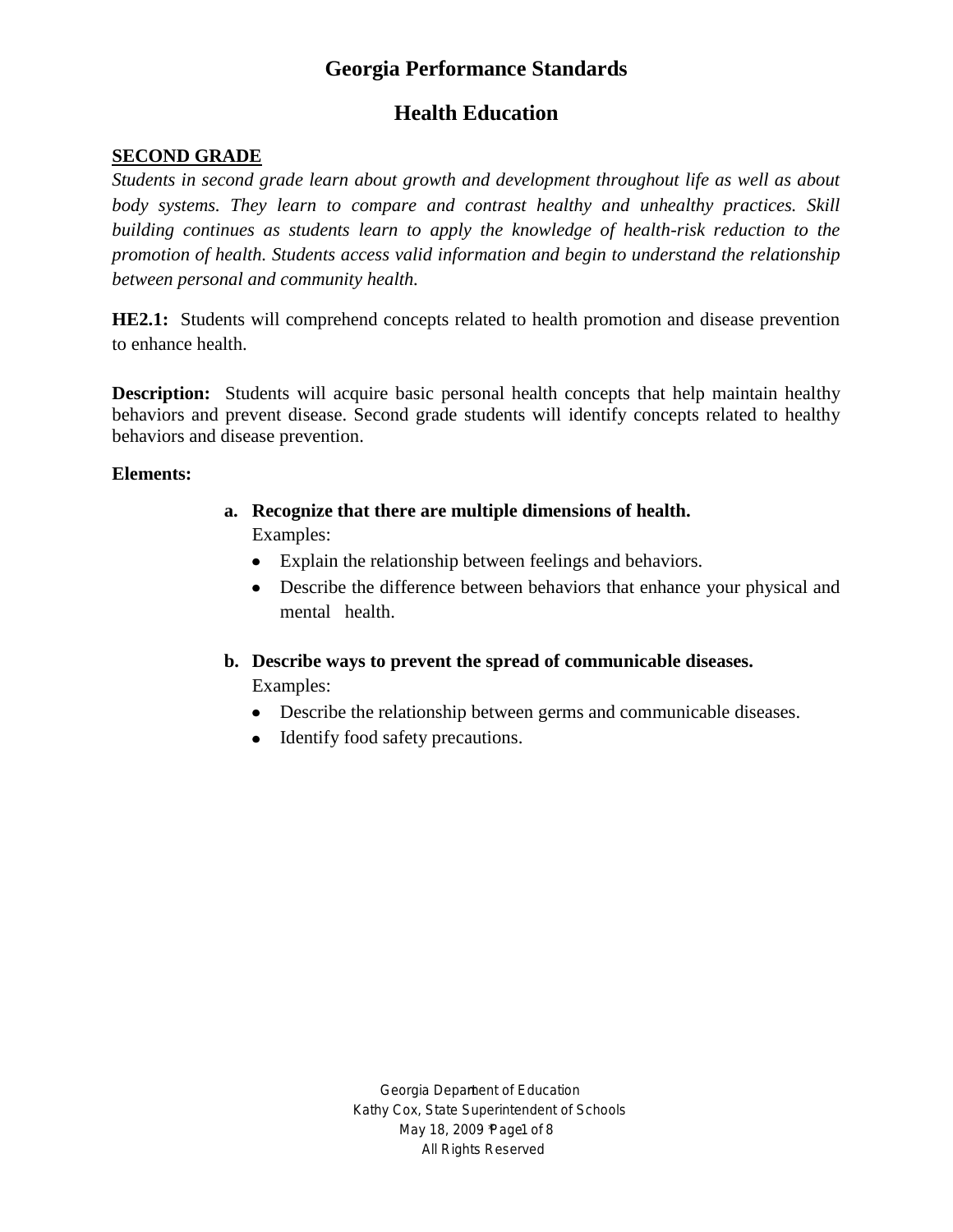## **Health Education**

**HE2.2:** Analyze the influence of family, peers, culture, media, technology, and other factors on health behaviors.

**Description:** Students will analyze the influence of family, peers, culture, media, technology, and other factors on health behaviors. Second grade students will identify and discuss internal and external factors that influence their personal health.

#### **Elements:**

**a. Discuss how the family influences personal health practices and behaviors.**

Examples:

- Discuss the importance of each family member in promoting healthy lifestyles.
- Discuss the importance of family rules and the consequences that can occur from not following established rules.

#### **b. Describe how the media can impact health behaviors.**

- Describe how advertisements can influence food choices.
- Explain how television viewing can decrease an individual's level of physical activity.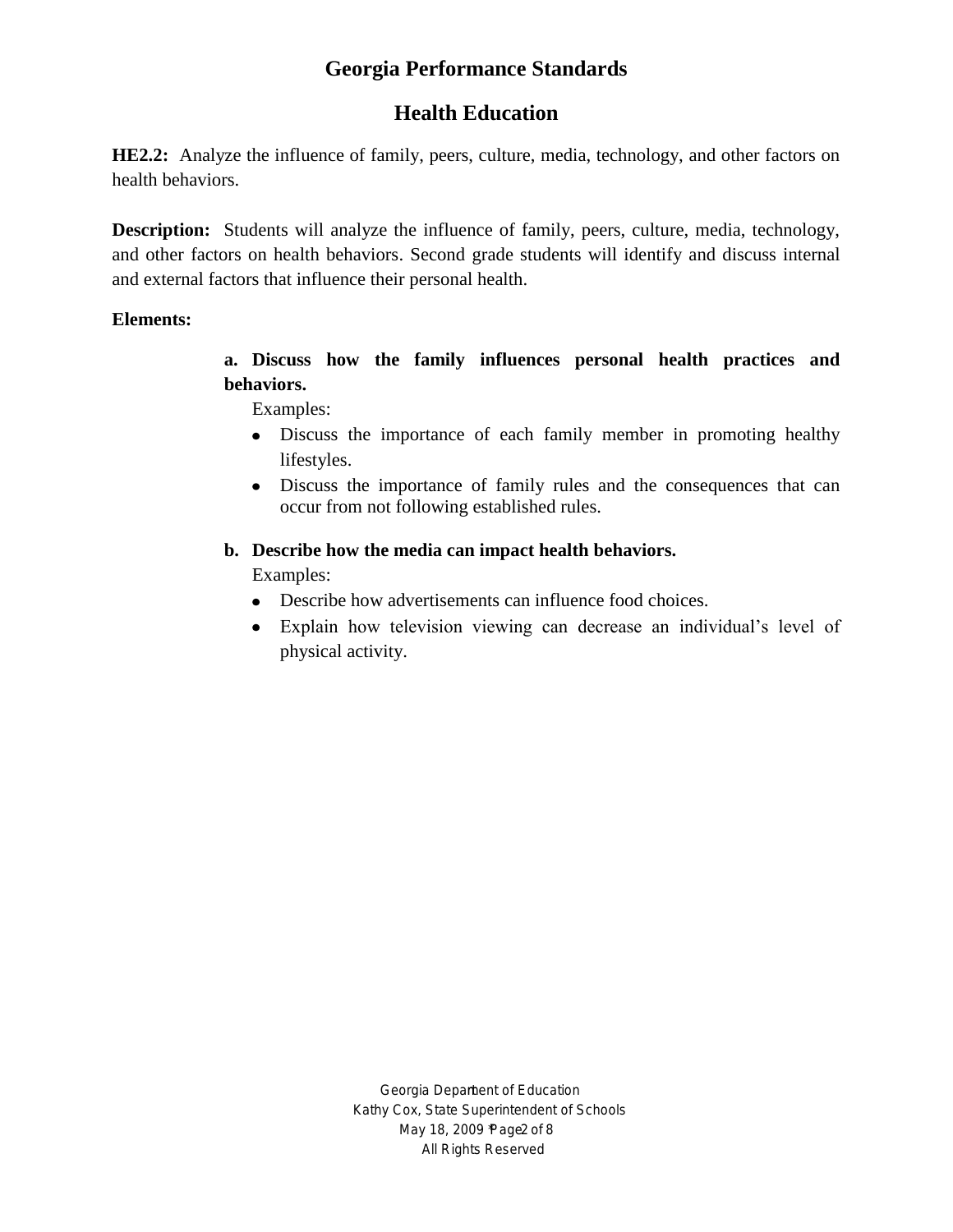# **Health Education**

**HE2.3:** Students will demonstrate the ability to access valid information and products and services to enhance health**.**

**Description:** Students will access valid health information and health-promoting products and services. Second grade students will identify trusted adults, health care professionals, and school and community individuals who can help enhance their health.

#### **Elements:**

- **a. Identify trusted adults and professionals who can help promote health.** Examples:
	- Identify adults with whom students can discuss their feelings.
	- Identify people who can provide accurate information about safety.
- **b. Identify ways to locate school and community health helpers.** Examples:
	- Identify adults and professionals who help to promote regular physical activity.
	- Identify community individuals that would encourage you to "Just Say" NO" to illegal drugs.

Georgia Depament of Education Kathy Cox, State Superintendent of Schools May 18, 2009 age 3 of 8 All Rights Reserved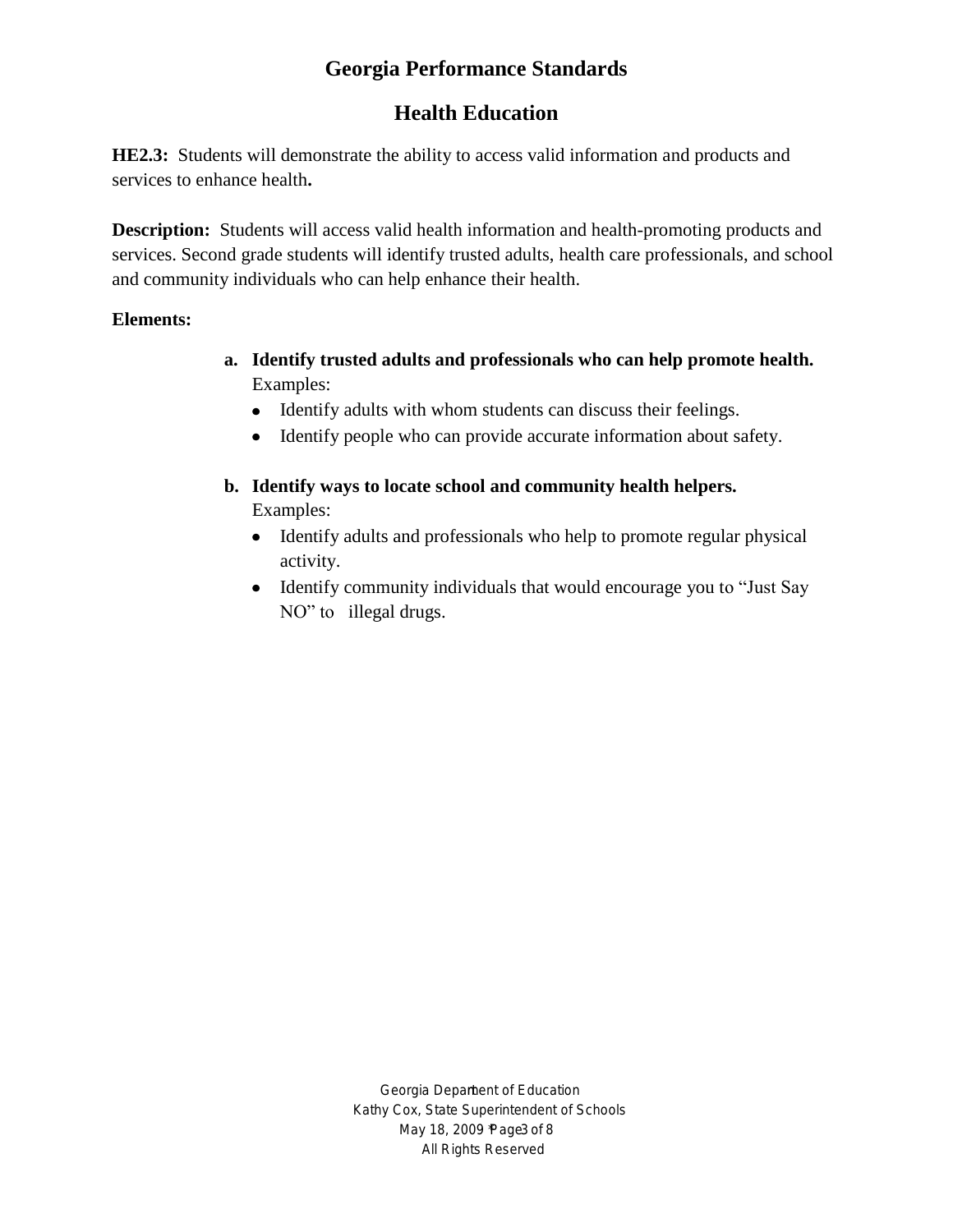# **Health Education**

**HE2.4:** Students will demonstrate the ability to use interpersonal communication skills to enhance health and avoid or reduce health risks.

**Description:** Students will use effective communication skills to enhance personal, family, and community health. Second grade students will demonstrate the ability to identify verbal and nonverbal communication skills as a way to reduce or avoid conflict.

#### **Elements:**

- **a. Demonstrate healthy ways to express needs, wants, and feelings.** Examples:
	- Demonstrate how to express feelings to prevent conflict from starting.
	- Demonstrate empathy for others.

## **b. Demonstrate listening skills to enhance health.**

- Show how body language and eye contact can enhance communication.
- Demonstrate techniques of effective listening.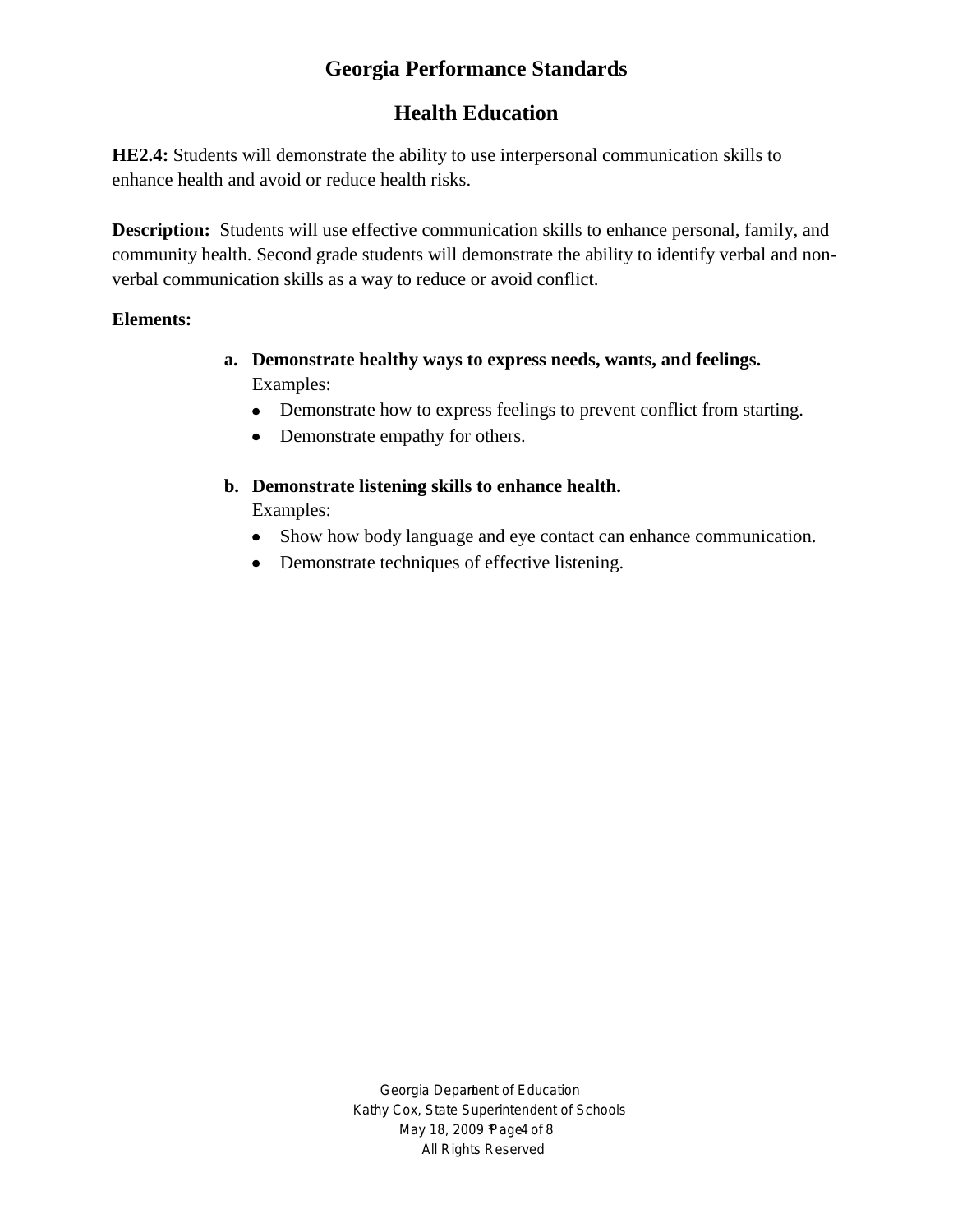# **Health Education**

**HE2.5:** Students will demonstrate the ability to use decision-making skills to enhance health.

**Description:** Students will use decision making skills to identify, apply, and maintain healthenhancing behaviors. Second grade students will utilize their knowledge of health-related situations to describe how they will make a health-enhancing decision.

#### **Elements:**

# **a. Describe a health-related situation.**

- Describe what to do when a student feels scared or frightened.
- Explain how to say no to peer pressure to use drugs and alcohol.
- **b. Identify health-related situations when assistance is needed.** Examples:
	- Identify what to do if someone is ill or injured and in need of assistance.
	- Describe what to do if someone is being bullied.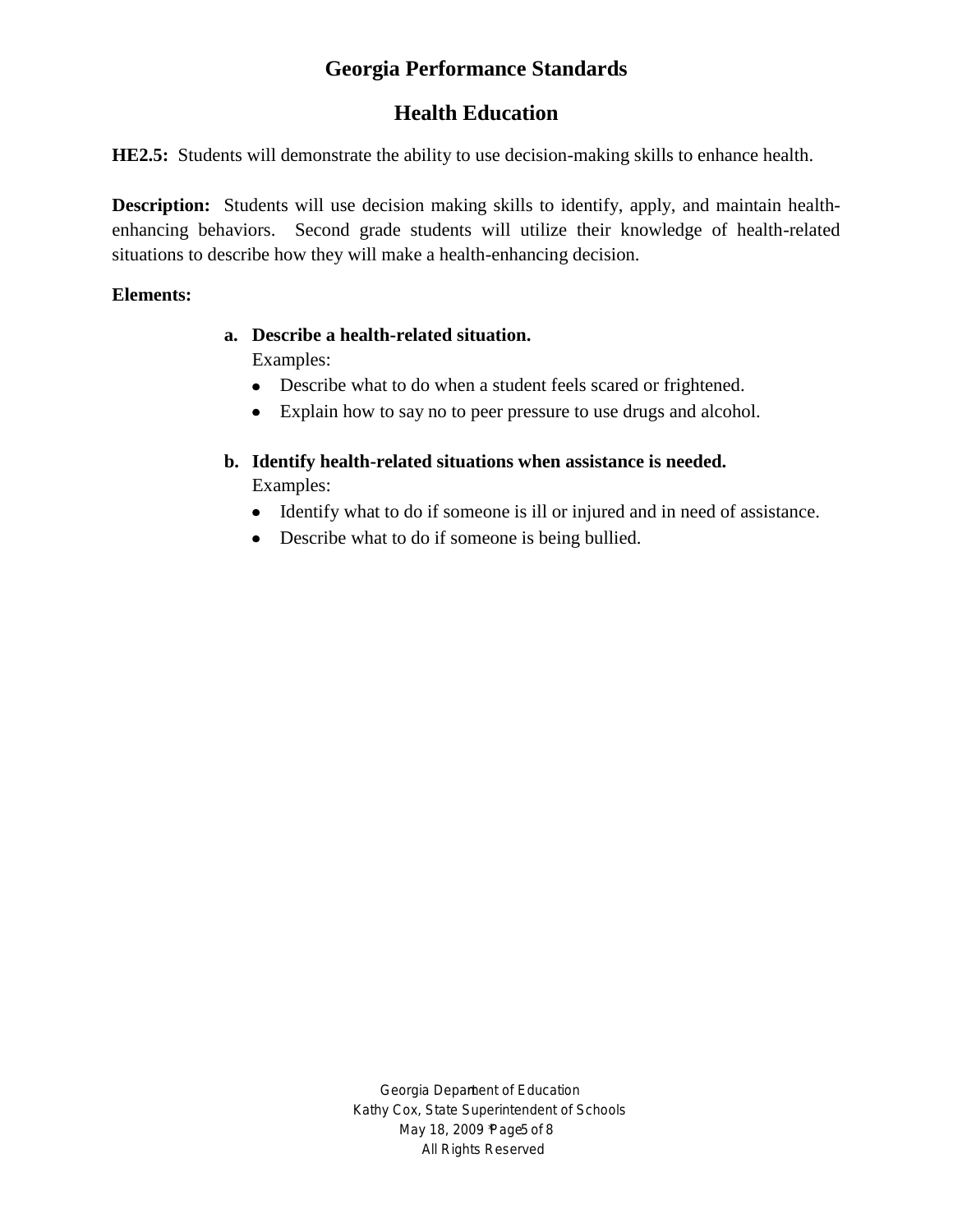# **Health Education**

**HE2.6:** Students will demonstrate the ability to use goal-setting skills to enhance health.

**Description:** Students will use goal-setting skills to identify, apply, and maintain healthenhancing behaviors. Second grade students will implement actions needed to achieve a shortterm personal health goal. They will also explain how others can assist them in meeting their health goals.

## **Elements:**

- **a. Implement actions to achieve a short-term personal health goal.** Examples:
	- Identify safe ways to ride in a vehicle.
	- Set a time limit on the amount of television programming and video games  $\bullet$ per week.
- **b. Identify individuals who can assist in helping achieve a personal goal.** Examples:
	- Describe how individuals can help students reach their dietary goals.
	- Identify people in the school who can assist students in achieving their fitness goals.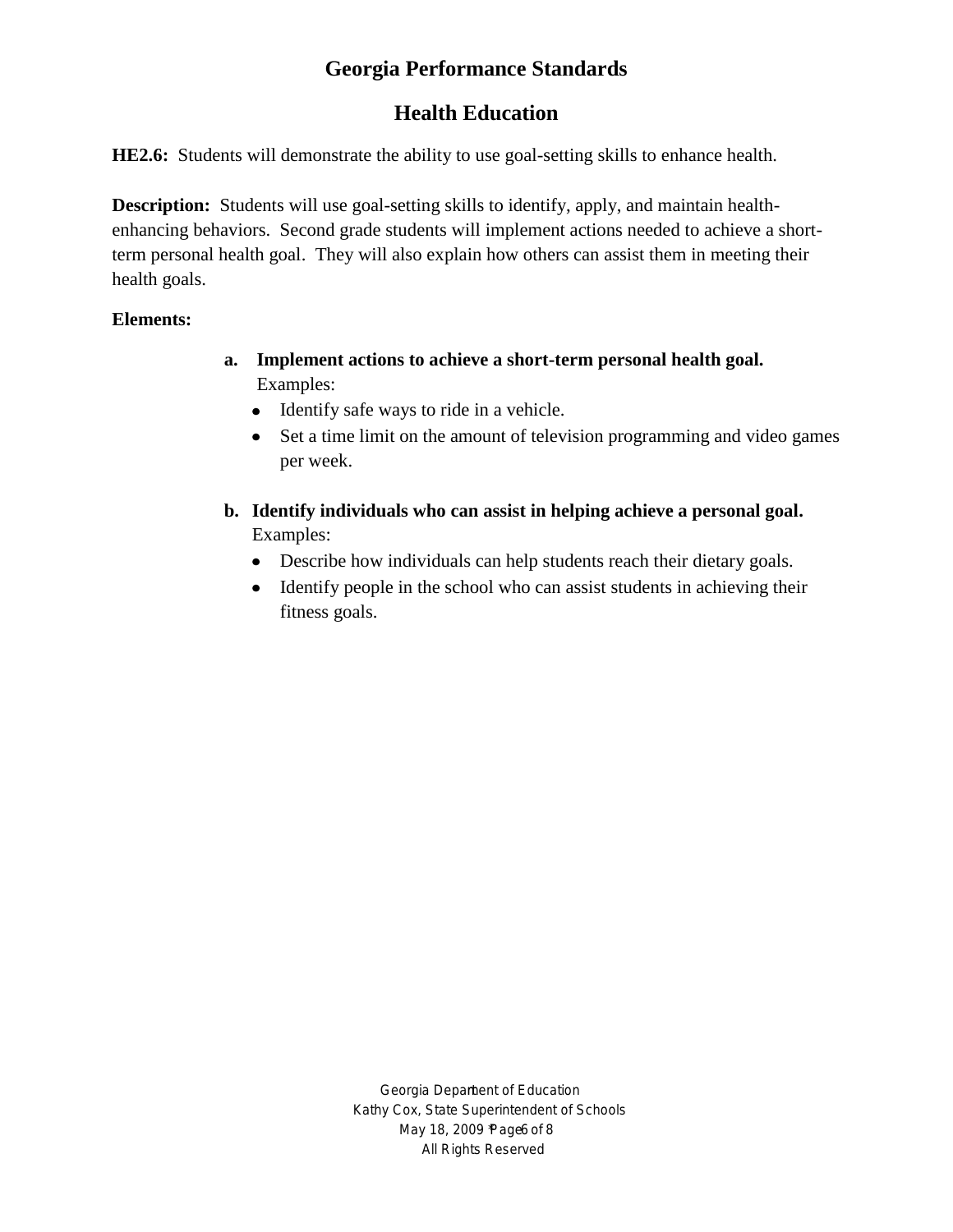# **Health Education**

**HE2.7:** Students will demonstrate the ability to practice health-enhancing behaviors and avoid or reduce health risks.

**Description:** *S*tudents will demonstrate the ability to practice health-enhancing behaviors and avoid or reduce health risks. Second grade students will practice healthy behaviors to prevent injuries, diseases, and disorders.

#### **Elements:**

**a. Demonstrate healthy practices and behaviors to maintain or improve personal health.**

Examples:

- Design a meal based on the food guide pyramid.
- Participate in a role play on how to resist peer pressure to violate family or school rules.
- **b. Demonstrate behaviors that avoid or reduce health risks.** Examples:
	- Describe ways to prevent transmission of head lice.
	- Create a poster showing safety gear used when bicycling.

Georgia Depament of Education Kathy Cox, State Superintendent of Schools May 18, 2009 age 7 of 8 All Rights Reserved